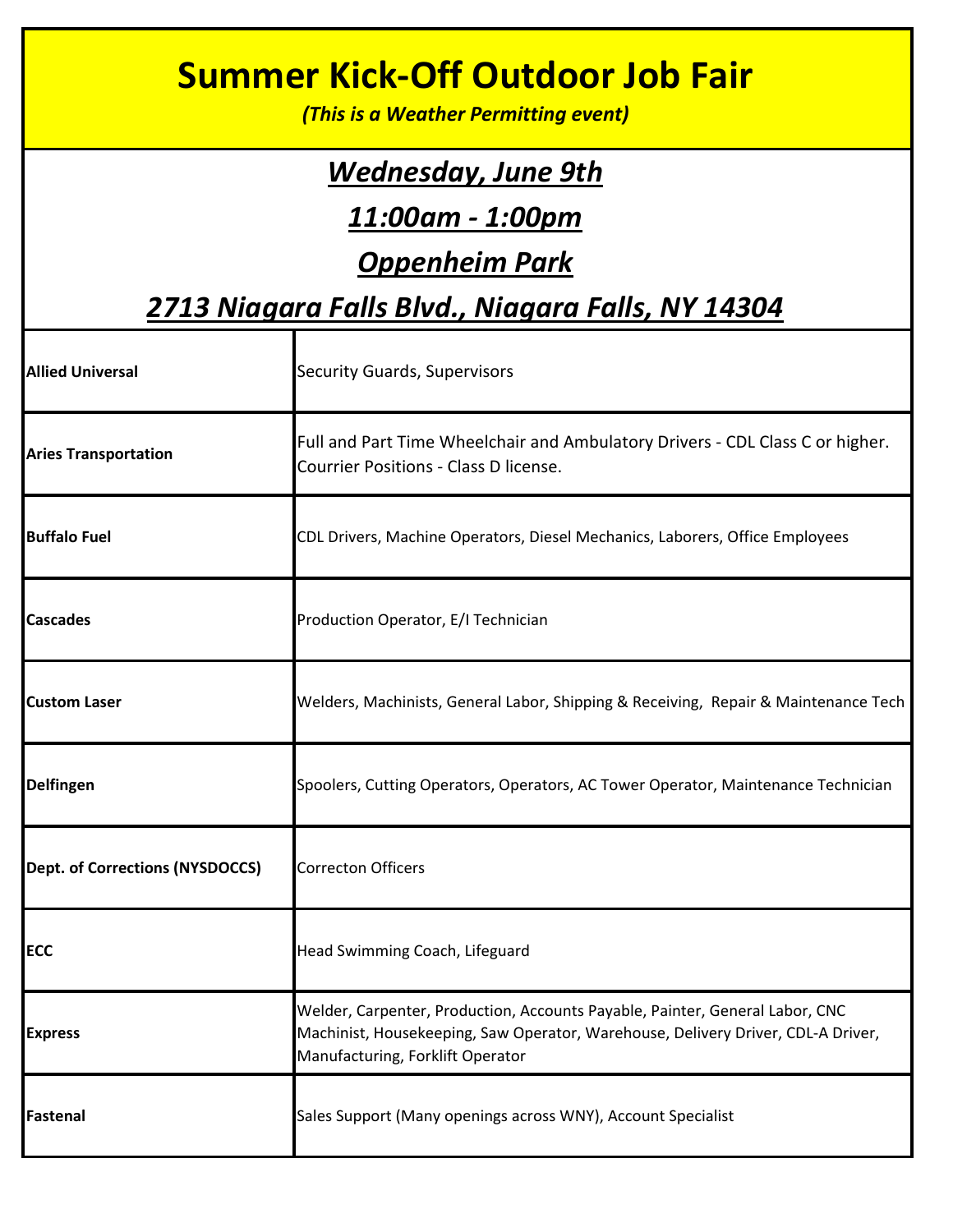| <b>Fidelis</b>                     | Senior Scrum Master (Corporate Agile), Customer Service Representatives, Auditors,<br>Provider Quality Liason, Finance Analyst                                                                                                         |
|------------------------------------|----------------------------------------------------------------------------------------------------------------------------------------------------------------------------------------------------------------------------------------|
| <b>Fitzmark</b>                    | Carrier Sales Representative                                                                                                                                                                                                           |
| GM                                 | Production Workers, Manufacturing Group Leaders                                                                                                                                                                                        |
| <b>Great Lakes Dental</b>          | Dental Laboratory Tech (production), Receptionist                                                                                                                                                                                      |
| <b>HDM</b>                         | CNC Machinists (16), Material Handler (4), Painter, Paint Line Team Member                                                                                                                                                             |
| <b>Heritage Christian Services</b> | <b>Direct Support Professional</b>                                                                                                                                                                                                     |
| <b>Home Depot</b>                  | Cashier, Freight Team, Sales, Lots                                                                                                                                                                                                     |
| <b>HR Partners Staffing</b>        | Food Production Workers, Line Workers, Groundskeeping, Assembly, Machine<br>Operators, Welders, Chemical Operators, Shippers, Cycle Counters, Order Selectors,<br>Trash Collectors, CNC, Polishers, Installers, Loaders, Dismantlers   |
| <b>Ilmak</b>                       | Ink Maker, Coating Operator, Slitting Operator - All positionshave a \$1,500 sign on<br>bonus!                                                                                                                                         |
| <b>Materion</b>                    | Lab Coordinator, Lab Technician, Melter, Sr. Quality Engineer, Manufacturing, Senior<br>Cost Accountant, Process Engineer, Inventory Control Supervisor, Quality Engineer,<br>Engineering Program Manager, Engineering Project Manager |
| <b>Merani Group</b>                | Housekeeping, Houseman, Laundry Attendant, Cook, Steward, Lobby Attendant, Front<br>Office, Server, Server Assistant, Banquet Server                                                                                                   |
| <b>Metal Cladding</b>              | Maintenance, Production Line Lead, Heavy Duty Industrial Sprayer                                                                                                                                                                       |
| <b>Mosquito Joe</b>                | <b>Mosquito Control Technicians</b>                                                                                                                                                                                                    |
| <b>NCCC</b>                        | PT Case Manager, Laborer, Librarian, PT Dishwasher, Technical Assistants, Culinary Arts<br>Instructor, PT Servers & Hosts, MANY PT Instructor Positions, Criminal Justice<br>Instructor, Psychology Instructor, Entrance Screener      |
| <b>New Directions</b>              | Health Home Care Managers, Parent Support Specialists, Youth Support Specialists,<br>Administrative Assistants, Family Peer Support Specialists, Teacher Aide, nager, Parent<br>Support Specialist, Clinical Director, RN              |